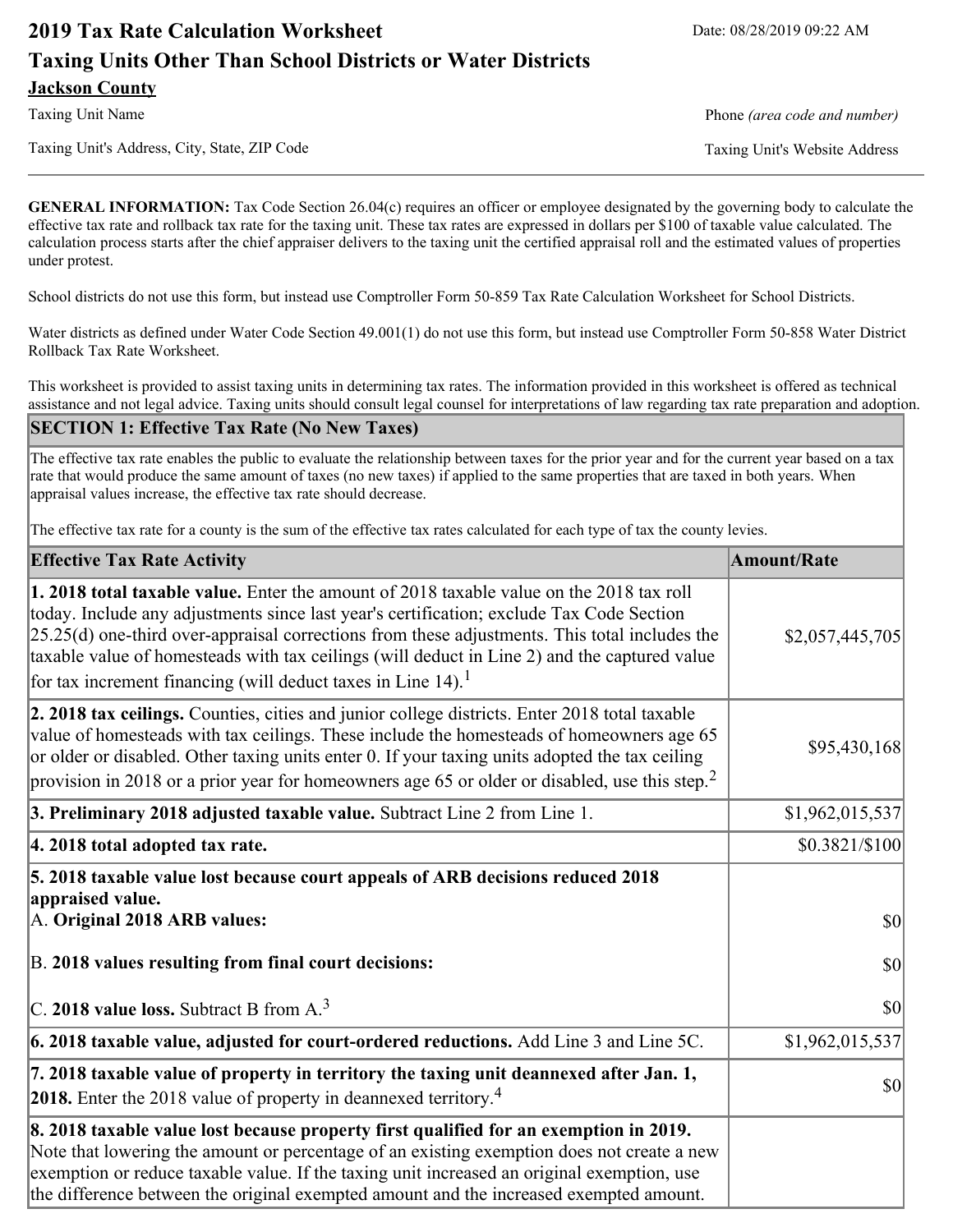| Do not include value lost due to freeport or goods-in-transit exemptions.                                                                                                                                                                                                                                                                                                                                              |                 |
|------------------------------------------------------------------------------------------------------------------------------------------------------------------------------------------------------------------------------------------------------------------------------------------------------------------------------------------------------------------------------------------------------------------------|-----------------|
| A. Absolute exemptions. Use 2018 market value:                                                                                                                                                                                                                                                                                                                                                                         | \$189,970       |
| B. Partial exemptions. 2019 exemption amount or 2019 percentage exemption times 2018<br>value:                                                                                                                                                                                                                                                                                                                         | \$1,226,536     |
| C. Value loss. Add A and $B^5$ .                                                                                                                                                                                                                                                                                                                                                                                       | \$1,416,506     |
| 9. 2018 taxable value lost because property first qualified for agricultural appraisal (1-<br>d or 1-d-1), timber appraisal, recreational/scenic appraisal or public access airport<br>special appraisal in 2019. Use only properties that qualified in 2019 for the first time; do<br>not use properties that qualified in 2018.                                                                                      |                 |
| A. 2018 market value:                                                                                                                                                                                                                                                                                                                                                                                                  | $ 10\rangle$    |
| B. 2019 productivity or special appraised value:                                                                                                                                                                                                                                                                                                                                                                       | \$0             |
| C. Value loss. Subtract B from $A6$                                                                                                                                                                                                                                                                                                                                                                                    | \$0             |
| 10. Total adjustments for lost value. Add lines 7, 8C and 9C.                                                                                                                                                                                                                                                                                                                                                          | \$1,416,506     |
| 11. 2018 adjusted taxable value. Subtract Line 10 from Line 6.                                                                                                                                                                                                                                                                                                                                                         | \$1,960,599,031 |
| 12. Adjusted 2018 taxes. Multiply Line 4 by Line 11 and divide by \$100.                                                                                                                                                                                                                                                                                                                                               | \$7,491,448     |
| 13. Taxes refunded for years preceding tax year 2018. Enter the amount of taxes refunded<br>by the taxing unit for tax years preceding tax year 2018. Types of refunds include court<br>decisions, Tax Code Section 25.25(b) and (c) corrections and Tax Code Section 31.11<br>payment errors. Do not include refunds for tax year 2018. This line applies only to tax years<br>preceding tax year $2018$ <sup>7</sup> | \$3,733         |
| 14. Taxes in tax increment financing (TIF) for tax year 2018. Enter the amount of taxes<br>paid into the tax increment fund for a reinvestment zone as agreed by the taxing unit. If the<br>taxing unit has no 2019 captured appraised value in Line 16D, enter 0.8                                                                                                                                                    | $ 10\rangle$    |
| 15. Adjusted 2018 taxes with refunds and TIF adjustment. Add Lines 12 and 13, subtract<br>Line $14.9$                                                                                                                                                                                                                                                                                                                  | \$7,495,181     |
| 16. Total 2019 taxable value on the 2019 certified appraisal roll today. This value<br>includes only certified values and includes the total taxable value of homesteads with tax<br>ceilings (will deduct in Line 18). These homesteads include homeowners age 65 or older or<br>disabled. <sup>10</sup>                                                                                                              |                 |
| A. Certified values:                                                                                                                                                                                                                                                                                                                                                                                                   | \$2,214,085,769 |
| B. Counties: Include railroad rolling stock values certified by the Comptroller's office:                                                                                                                                                                                                                                                                                                                              | \$8,357,635     |
| C. Pollution control and energy storage system exemption: Deduct the value of property<br>exempted for the current tax year for the first time as pollution control or energy storage<br>system property:                                                                                                                                                                                                              | $ 10\rangle$    |
| D. Tax increment financing: Deduct the 2019 captured appraised value of property taxable<br>by a taxing unit in a tax increment financing zone for which the 2019 taxes will be deposited<br>into the tax increment fund. Do not include any new property value that will be included in<br>Line 21 below. $11$                                                                                                        | \$0             |
| <b>E. Total 2019 value.</b> Add A and B, then subtract C and D.                                                                                                                                                                                                                                                                                                                                                        | \$2,222,443,404 |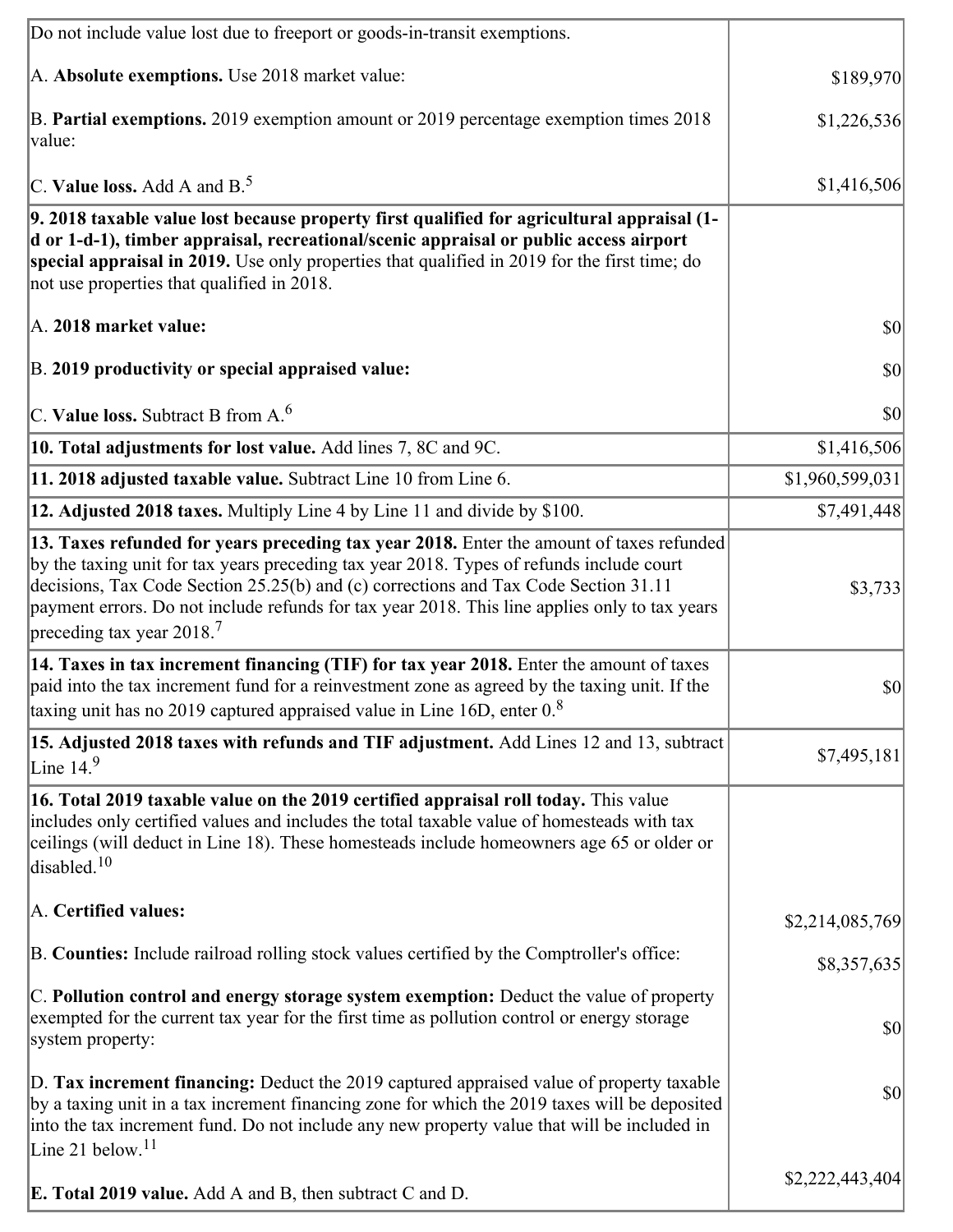| $ 17$ . Total value of properties under protest or not included on certified appraisal roll. <sup>12</sup>                                                                                                                                                                                                                                                                                                                                                                                                                                                                                                                                                                                                               |                                     |
|--------------------------------------------------------------------------------------------------------------------------------------------------------------------------------------------------------------------------------------------------------------------------------------------------------------------------------------------------------------------------------------------------------------------------------------------------------------------------------------------------------------------------------------------------------------------------------------------------------------------------------------------------------------------------------------------------------------------------|-------------------------------------|
| A. 2019 taxable value of properties under protest. The chief appraiser certifies a list of<br>properties still under ARB protest. The list shows the appraisal district's value and the<br>taxpayer's claimed value, if any, or an estimate of the value if the taxpayer wins. For each of<br>the properties under protest, use the lowest of these values. Enter the total value. <sup>13</sup>                                                                                                                                                                                                                                                                                                                         | $ 10\rangle$                        |
| B. 2019 value of properties not under protest or included on certified appraisal roll.<br>The chief appraiser gives taxing units a list of those taxable properties that the chief<br>appraiser knows about, but are not included in the appraisal roll certification. These<br>properties also are not on the list of properties that are still under protest. On this list of<br>properties, the chief appraiser includes the market value, appraised value and exemptions for<br>the preceding year and a reasonable estimate of the market value, appraised value and<br>exemptions for the current year. Use the lower market, appraised or taxable value (as<br>appropriate). Enter the total value. <sup>14</sup> | $ 10\rangle$                        |
| C. Total value under protest or not certified: Add A and B.                                                                                                                                                                                                                                                                                                                                                                                                                                                                                                                                                                                                                                                              | $\vert \mathbf{S} \mathbf{0} \vert$ |
| 18. 2019 tax ceilings. Counties, cities and junior colleges enter 2019 total taxable value of                                                                                                                                                                                                                                                                                                                                                                                                                                                                                                                                                                                                                            |                                     |
| homesteads with tax ceilings. These include the homesteads of homeowners age 65 or older<br>or disabled. Other taxing units enter 0. If your taxing units adopted the tax ceiling provision<br>in 2018 or a prior year for homeowners age 65 or older or disabled, use this step. <sup>15</sup>                                                                                                                                                                                                                                                                                                                                                                                                                          | \$103,769,982                       |
| 19. 2019 total taxable value. Add Lines 16E and 17C. Subtract Line 18.                                                                                                                                                                                                                                                                                                                                                                                                                                                                                                                                                                                                                                                   | \$2,118,673,422                     |
|                                                                                                                                                                                                                                                                                                                                                                                                                                                                                                                                                                                                                                                                                                                          |                                     |
| 20. Total 2019 taxable value of properties in territory annexed after Jan. 1, 2018.<br>Include both real and personal property. Enter the 2019 value of property in territory<br>annexed. <sup>16</sup>                                                                                                                                                                                                                                                                                                                                                                                                                                                                                                                  | <b>\$0</b>                          |
| 21. Total 2019 taxable value of new improvements and new personal property located<br>in new improvements. New means the item was not on the appraisal roll in 2018. An<br>improvement is a building, structure, fixture or fence erected on or affixed to land. New<br>additions to existing improvements may be included if the appraised value can be<br>determined. New personal property in a new improvement must have been brought into the<br>taxing unit after Jan. 1, 2018, and be located in a new improvement. New improvements do<br>include property on which a tax abatement agreement has expired for $2019$ <sup>17</sup>                                                                               | \$16,345,688                        |
| 22. Total adjustments to the 2019 taxable value. Add Lines 20 and 21.                                                                                                                                                                                                                                                                                                                                                                                                                                                                                                                                                                                                                                                    | \$16,345,688                        |
| 23. 2019 adjusted taxable value. Subtract Line 22 from Line 19.                                                                                                                                                                                                                                                                                                                                                                                                                                                                                                                                                                                                                                                          | \$2,102,327,734                     |
| 24. 2019 effective tax rate. Divide Line 15 by Line 23 and multiply by $$100$ . <sup>18</sup>                                                                                                                                                                                                                                                                                                                                                                                                                                                                                                                                                                                                                            | \$0.3565/\$100                      |
| 25. COUNTIES ONLY. Add together the effective tax rates for each type of tax the county<br>levies. The total is the 2019 county effective tax rate. <sup>19</sup>                                                                                                                                                                                                                                                                                                                                                                                                                                                                                                                                                        | $$0.4164/\$100$                     |

- 
- <sup>1</sup>Tex. Tax Code Section 26.012(14) <sup>9</sup>Tex. Tax Code Section 26.012(13) <sup>9</sup>Tex. Tax Code Section 26.012
- <sup>2</sup>Tex. Tax Code Section 26.012(14) <sup>10</sup>Tex. Tax Code Section 26.012<br><sup>3</sup>Tex. Tax Code Section 26.03(c) <sup>11</sup>Tex. Tax Code Section 26.03(c)
	- <sup>12</sup>Tex. Tax Code Section 26.01(c) and (d) <sup>13</sup>Tex. Tax Code Section 26.01(c)
- ${}^{3}$ Tex. Tax Code Section 26.012(13)<br> ${}^{4}$ Tex. Tax Code Section 26.012(15)
- <sup>5</sup>Tex. Tax Code Section 26.012(15) <sup>13</sup>Tex. Tax Code Section 26.01(c)<br><sup>6</sup>Tex. Tax Code Section 26.012(15) <sup>14</sup>Tex. Tax Code Section 26.01(d)
	-
- <sup>6</sup>Tex. Tax Code Section 26.012(15) <sup>14</sup>Tex. Tax Code Section 26.01(d)<br><sup>7</sup>Tex. Tax Code Section 26.012(13) <sup>15</sup>Tex. Tax Code Section 26.012(6)
- $7$ Tex. Tax Code Section 26.012(13)<br><sup>8</sup>Tex. Tax Code Section 26.03(c)
- 
- $16$ Tex. Tax Code Section 26.012(17)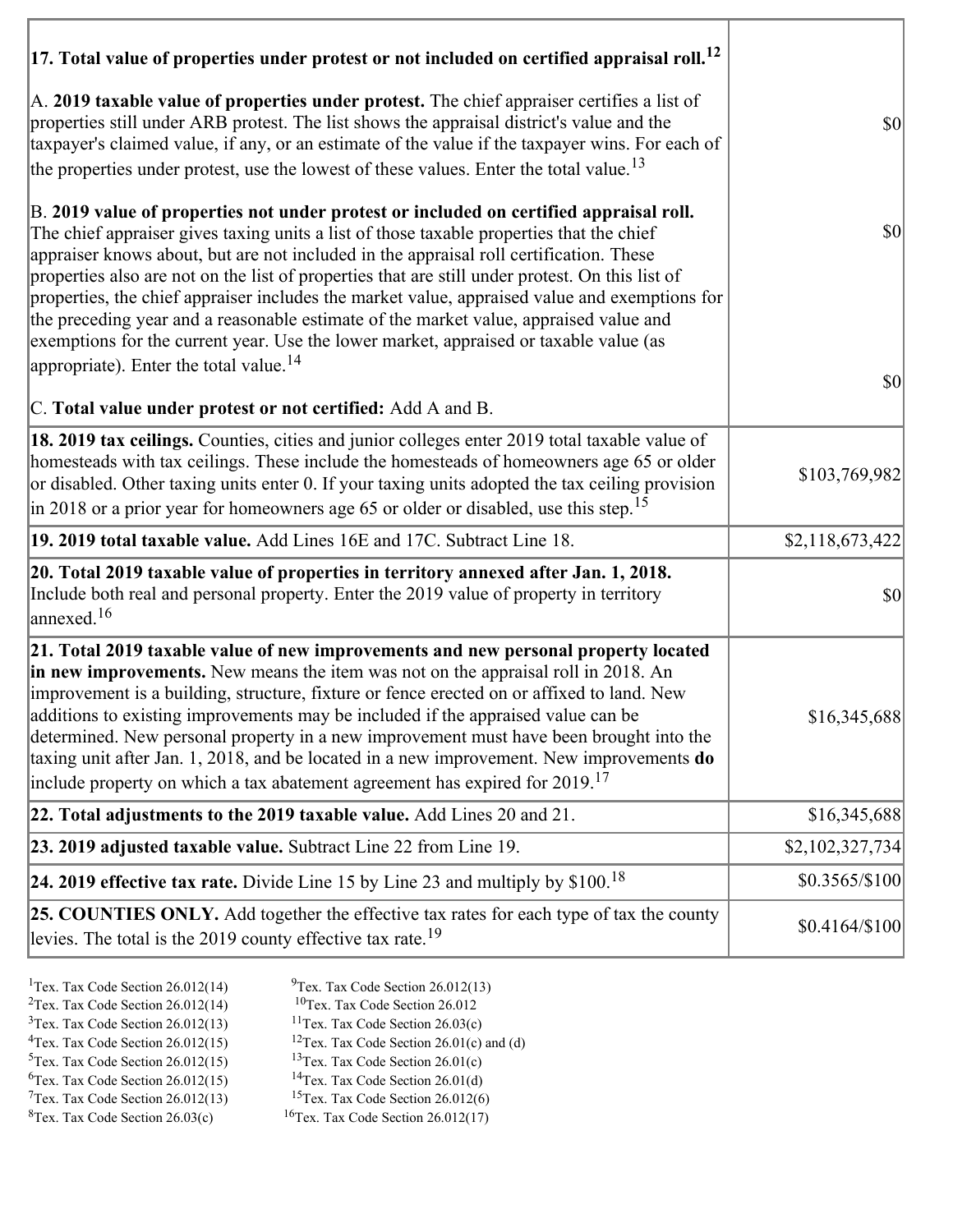## **SECTION 2: Rollback Tax Rate**

The rollback tax rate is split into two separate rates:

- 1. **Maintenance and Operations (M&O):** The M&O portion is the tax rate that is needed to raise the same amount of taxes that the taxing unit levied in the prior year plus eight percent. This rate accounts for such things as salaries, utilities and day-to-day operations.
- 2. **Debt:** The debt tax rate includes the debt service necessary to pay the taxing unit's debt payments in the coming year. This rate accounts for principal and interest on bonds and other debt secured by property tax revenue.

The rollback tax rate for a county is the sum of the rollback tax rates calculated for each type of tax the county levies. In most cases the rollback tax rate exceeds the effective tax rate, but occasionally decreases in a taxing unit's debt service will cause the effective tax rate to be higher than the rollback tax rate.

| <b>Rollback Tax Rate Activity</b>                                                                                                                                                                                                                                                                                                                                                                                                                                                                                                                                                                                                                                       | <b>Amount/Rate</b>                  |
|-------------------------------------------------------------------------------------------------------------------------------------------------------------------------------------------------------------------------------------------------------------------------------------------------------------------------------------------------------------------------------------------------------------------------------------------------------------------------------------------------------------------------------------------------------------------------------------------------------------------------------------------------------------------------|-------------------------------------|
| 26. 2018 maintenance and operations ( $M&O$ ) tax rate.                                                                                                                                                                                                                                                                                                                                                                                                                                                                                                                                                                                                                 | $$0.3821/\$100$                     |
| 27. 2018 adjusted taxable value. Enter the amount from Line 11.                                                                                                                                                                                                                                                                                                                                                                                                                                                                                                                                                                                                         | \$1,960,599,031                     |
| 28. 2018 M&O taxes.                                                                                                                                                                                                                                                                                                                                                                                                                                                                                                                                                                                                                                                     |                                     |
| A. Multiply Line 26 by Line 27 and divide by \$100.                                                                                                                                                                                                                                                                                                                                                                                                                                                                                                                                                                                                                     | \$7,491,448                         |
| B. Cities, counties and hospital districts with additional sales tax: Amount of additional<br>sales tax collected and spent on M&O expenses in 2018. Enter amount from full year's sales<br>tax revenue spent for M&O in 2018 fiscal year, if any. Other taxing units enter 0. Counties<br>exclude any amount that was spent for economic development grants from the amount of<br>sales tax spent.                                                                                                                                                                                                                                                                     | \$1,404,610                         |
| C. Counties: Enter the amount for the state criminal justice mandate. If second or later year,<br>the amount is for increased cost above last year's amount. Other taxing units enter 0.                                                                                                                                                                                                                                                                                                                                                                                                                                                                                | $ 10\rangle$                        |
| D. Transferring function: If discontinuing all of a department, function or activity and<br>transferring it to another taxing unit by written contract, enter the amount spent by the taxing<br>unit discontinuing the function in the 12 months preceding the month of this calculation. If<br>the taxing unit did not operate this function for this 12-month period, use the amount spent<br>in the last full fiscal year in which the taxing unit operated the function. The taxing unit<br>discontinuing the function will subtract this amount in H below. The taxing unit receiving<br>the function will add this amount in H below. Other taxing units enter 0. | $ 10\rangle$                        |
| E. Taxes refunded for years preceding tax year 2018: Enter the amount of M&O taxes<br>refunded in the preceding year for taxes before that year. Types of refunds include court<br>decisions, Tax Code Section 25.25(b) and (c) corrections and Section 31.11 payment errors.<br>Do not include refunds for tax year 2018. This line applies only to tax years preceding tax<br> year 2018.                                                                                                                                                                                                                                                                             | \$3,733                             |
| F. Enhanced indigent health care expenditures: Enter the increased amount for the<br>current year's enhanced indigent health care expenditures above the preceding tax year's<br>enhanced indigent health care expenditures, less any state assistance.                                                                                                                                                                                                                                                                                                                                                                                                                 | $\vert \mathbf{S} \mathbf{0} \vert$ |
| G. Taxes in TIF: Enter the amount of taxes paid into the tax increment fund for a<br>reinvestment zone as agreed by the taxing unit. If the taxing unit has no 2019 captured<br>appraised value in Line 16D, enter 0.                                                                                                                                                                                                                                                                                                                                                                                                                                                   | $ 10\rangle$                        |
| H. Adjusted M&O Taxes. Add A, B, C, E and F. For taxing unit with D, subtract if<br>discontinuing function and add if receiving function. Subtract G.                                                                                                                                                                                                                                                                                                                                                                                                                                                                                                                   | \$8,899,791                         |
| 29. 2019 adjusted taxable value. Enter Line 23 from the Effective Tax Rate Worksheet.                                                                                                                                                                                                                                                                                                                                                                                                                                                                                                                                                                                   | \$2,102,327,734                     |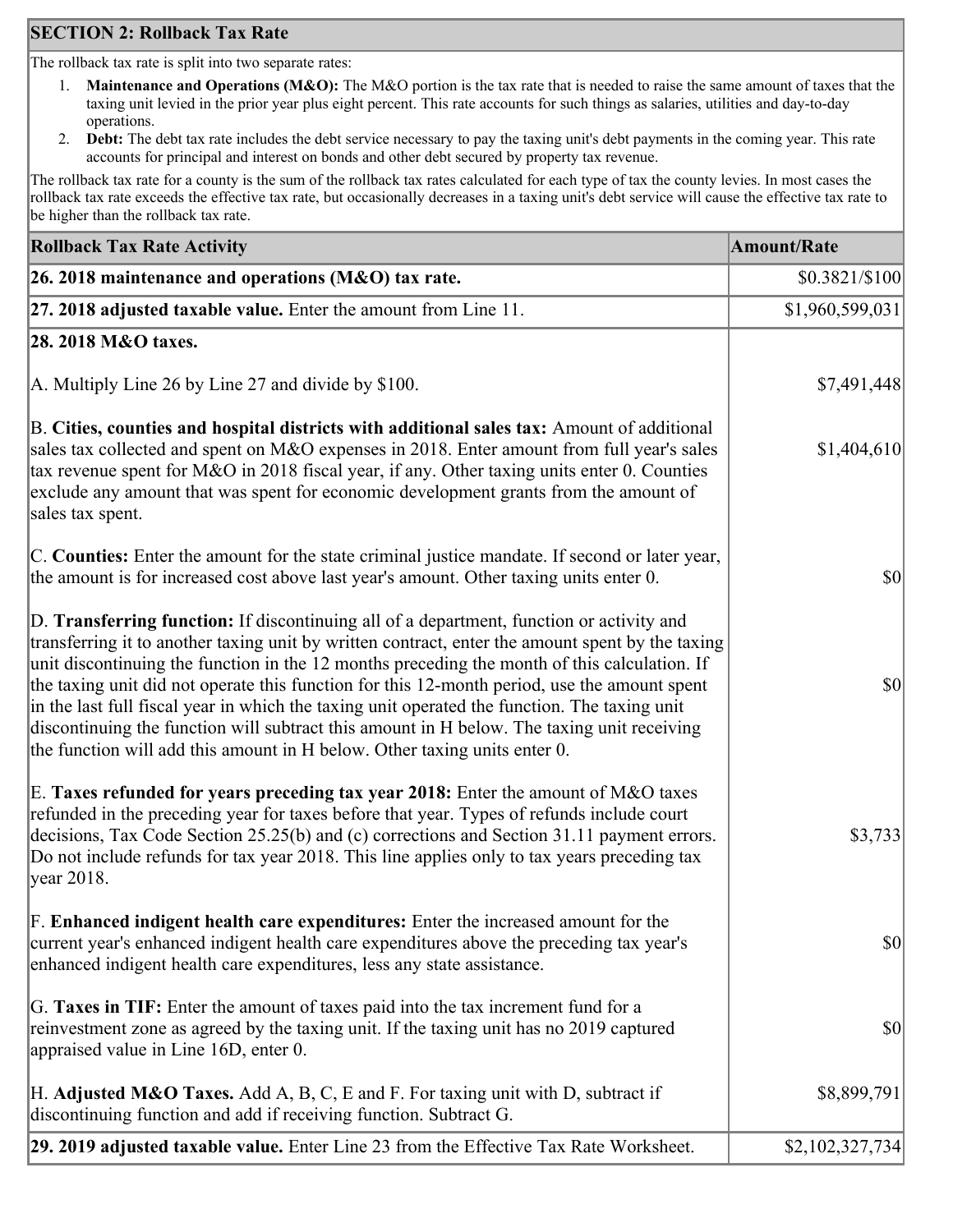| 30. 2019 effective maintenance and operations rate. Divide Line 28H by Line 29 and<br>multiply by \$100.                                                                                                                                                                                                                                                                                      | $$0.4233/\$100$ |
|-----------------------------------------------------------------------------------------------------------------------------------------------------------------------------------------------------------------------------------------------------------------------------------------------------------------------------------------------------------------------------------------------|-----------------|
| $31.2019$ rollback maintenance and operation rate. Multiply Line 30 by 1.08.                                                                                                                                                                                                                                                                                                                  | $$0.4571/\$100$ |
| 32. Total 2019 debt to be paid with property taxes and additional sales tax revenue.<br>Debt means the interest and principal that will be paid on debts that:<br>$(1)$ are paid by property taxes,<br>$(2)$ are secured by property taxes,<br>$(3)$ are scheduled for payment over a period longer than one year and<br>$(4)$ are not classified in the taxing unit's budget as M&O expenses |                 |
| A. Debt also includes contractual payments to other taxing units that have incurred debts on<br>behalf of this taxing unit, if those debts meet the four conditions above. Include only<br>amounts that will be paid from property tax revenue. Do not include appraisal district budget<br>payments. Enter debt amount.                                                                      | $ 10\rangle$    |
| B. Subtract <b>unencumbered fund amount</b> used to reduce total debt.                                                                                                                                                                                                                                                                                                                        | $ 10\rangle$    |
| C. Subtract <b>amount paid</b> from other resources.                                                                                                                                                                                                                                                                                                                                          |                 |
| D. Adjusted debt. Subtract B and C from A.                                                                                                                                                                                                                                                                                                                                                    | $ 10\rangle$    |
|                                                                                                                                                                                                                                                                                                                                                                                               | $ 10\rangle$    |
| 33. Certified 2018 excess debt collections. Enter the amount certified by the collector.                                                                                                                                                                                                                                                                                                      | $ 10\rangle$    |
| 34. Adjusted 2019 debt. Subtract Line 33 from Line 32D.                                                                                                                                                                                                                                                                                                                                       | \$0             |
| 35. Certified 2019 anticipated collection rate. Enter the rate certified by the collector. If<br>the rate is 100 percent or greater, enter 100 percent.                                                                                                                                                                                                                                       | 100.00%         |
| 36. 2019 debt adjusted for collections. Divide Line 34 by Line 35                                                                                                                                                                                                                                                                                                                             | $ 10\rangle$    |
| 37. 2019 total taxable value. Enter the amount on Line 19.                                                                                                                                                                                                                                                                                                                                    | \$2,118,673,422 |
| <b>38. 2019 debt tax rate.</b> Divide Line 36 by Line 37 and multiply by \$100.                                                                                                                                                                                                                                                                                                               | \$0/\$100       |
| 39. 2019 rollback tax rate. Add Lines 31 and 38.                                                                                                                                                                                                                                                                                                                                              | $$0.4571/\$100$ |
| 40. COUNTIES ONLY. Add together the rollback tax rates for each type of tax the county<br>levies. The total is the 2019 county rollback tax rate.                                                                                                                                                                                                                                             | $$0.5217/\$100$ |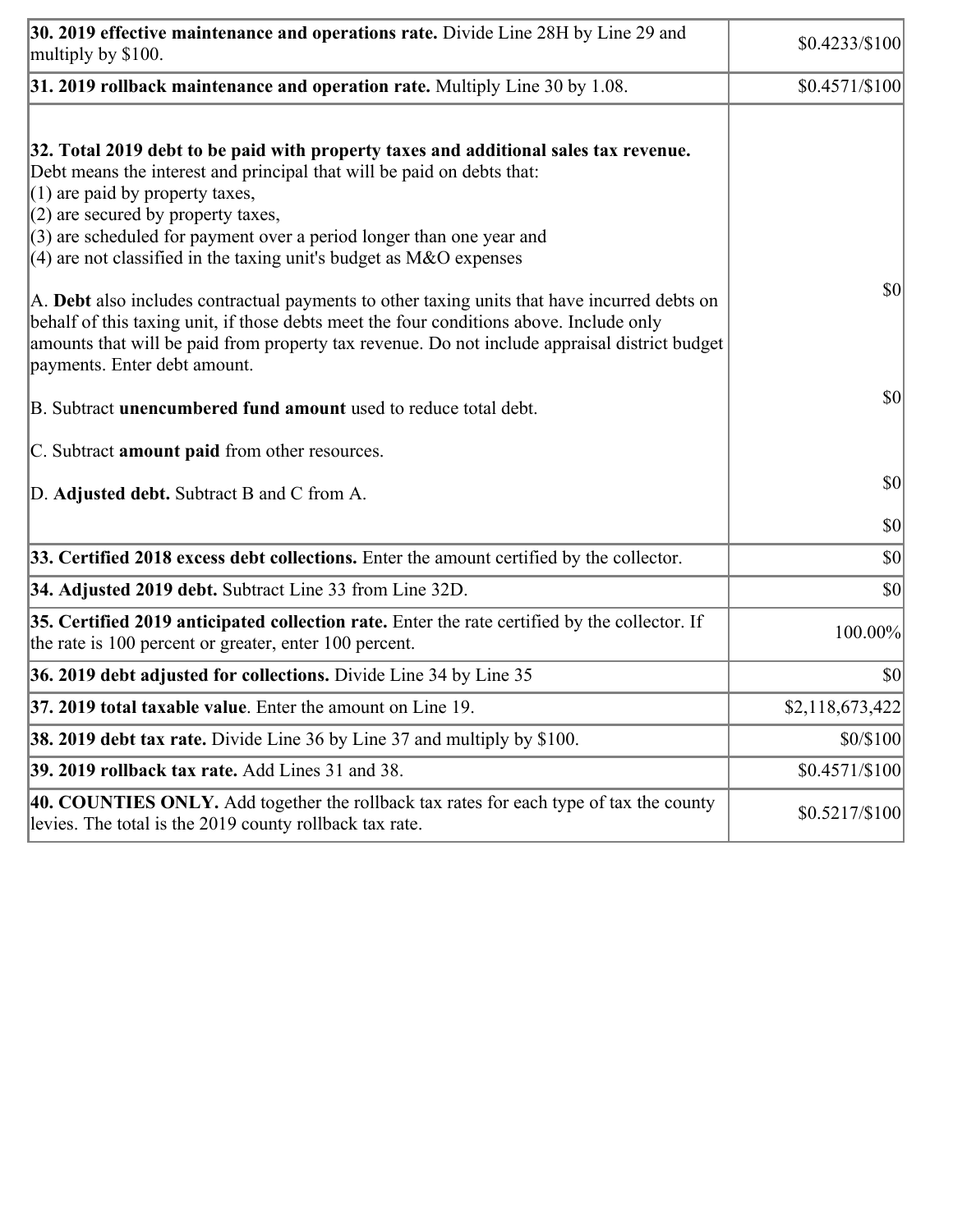# **2019 Tax Rate Calculation Worksheet** Date: 08/28/2019 09:22 AM **Taxing Units Other Than School Districts or Water Districts Jackson County**

Taxing Unit Name **Phone** *(area code and number)* Phone *(area code and number)* 

Taxing Unit's Address, City, State, Zip Taxing Unit's Website Address

**GENERAL INFORMATION:** Tax Code Section 26.04(c) requires an officer or employee designated by the governing body to calculate the effective tax rate and rollback tax rate for the taxing unit. These tax rates are expressed in dollars per \$100 of taxable value calculated. The calculation process starts after the chief appraiser delivers to the taxing unit the certified appraisal roll and the estimated values of properties under protest.

**\_\_\_\_\_\_\_\_\_\_\_\_\_\_\_\_\_\_\_\_\_\_\_\_\_\_\_\_\_\_\_\_\_\_** \_\_\_\_\_\_\_\_\_\_\_\_\_\_\_\_\_\_\_\_\_\_\_\_\_

School districts do not use this form, but instead use Comptroller Form 50-859 Tax Rate Calculation Worksheet for School Districts.

Water districts as defined under Water Code Section 49.001(1) do not use this form, but instead use Comptroller Form 50-858 Water District Rollback Tax Rate Worksheet.

This worksheet is provided to assist taxing units in determining tax rates. The information provided in this worksheet is offered as technical assistance and not legal advice. Taxing units should consult legal counsel for interpretations of law regarding tax rate preparation and adoption.

#### **SECTION 1: Effective Tax Rate (No New Taxes) (Farm to Market/ Flood Control Fund)**

The effective tax rate enables the public to evaluate the relationship between taxes for the prior year and for the current year based on a tax rate that would produce the same amount of taxes (no new taxes) if applied to the same properties that are taxed in both years. When appraisal values increase, the effective tax rate should decrease.

The effective tax rate for a county is the sum of the effective tax rates calculated for each type of tax the county levies.

| <b>Effective Tax Rate Activity</b>                                                                                                                                                                                                                                                                                                                                                                                                                                          | <b>Amount/Rate</b> |
|-----------------------------------------------------------------------------------------------------------------------------------------------------------------------------------------------------------------------------------------------------------------------------------------------------------------------------------------------------------------------------------------------------------------------------------------------------------------------------|--------------------|
| <b>1. 2018 total taxable value.</b> Enter the amount of 2018 taxable value on the 2018 tax roll<br>today. Include any adjustments since last year's certification; exclude Tax Code Section<br>$[25.25(d)$ one-third over-appraisal corrections from these adjustments. This total includes the<br>taxable value of homesteads with tax ceilings (will deduct in Line 2) and the captured value<br>for tax increment financing (will deduct taxes in Line 14). <sup>1</sup> | \$2,051,658,537    |
| 2. 2018 tax ceilings. Counties, cities and junior college districts. Enter 2018 total taxable<br>value of homesteads with tax ceilings. These include the homesteads of homeowners age 65<br>or older or disabled. Other taxing units enter 0. If your taxing units adopted the tax ceiling<br>provision in 2018 or a prior year for homeowners age 65 or older or disabled, use this step. <sup>2</sup>                                                                    | \$95,223,318       |
| 3. Preliminary 2018 adjusted taxable value. Subtract Line 2 from Line 1.                                                                                                                                                                                                                                                                                                                                                                                                    | \$1,956,435,219    |
| 4. 2018 total adopted tax rate.                                                                                                                                                                                                                                                                                                                                                                                                                                             | \$0.0643/\$100]    |
| 5. 2018 taxable value lost because court appeals of ARB decisions reduced 2018<br>appraised value.<br>A. Original 2018 ARB values:                                                                                                                                                                                                                                                                                                                                          | $ 10\rangle$       |
| B. 2018 values resulting from final court decisions:                                                                                                                                                                                                                                                                                                                                                                                                                        | $ 10\rangle$       |
| C. 2018 value loss. Subtract B from A. <sup>3</sup>                                                                                                                                                                                                                                                                                                                                                                                                                         | $ 10\rangle$       |
| 6. 2018 taxable value, adjusted for court-ordered reductions. Add Line 3 and Line 5C.                                                                                                                                                                                                                                                                                                                                                                                       | \$1,956,435,219    |
| 7. 2018 taxable value of property in territory the taxing unit deannexed after Jan. 1,<br><b>2018.</b> Enter the 2018 value of property in deannexed territory. <sup>4</sup>                                                                                                                                                                                                                                                                                                | $ 10\rangle$       |
| 8. 2018 taxable value lost because property first qualified for an exemption in 2019.<br>Note that lowering the amount or percentage of an existing exemption does not create a new<br>exemption or reduce taxable value. If the taxing unit increased an original exemption, use                                                                                                                                                                                           |                    |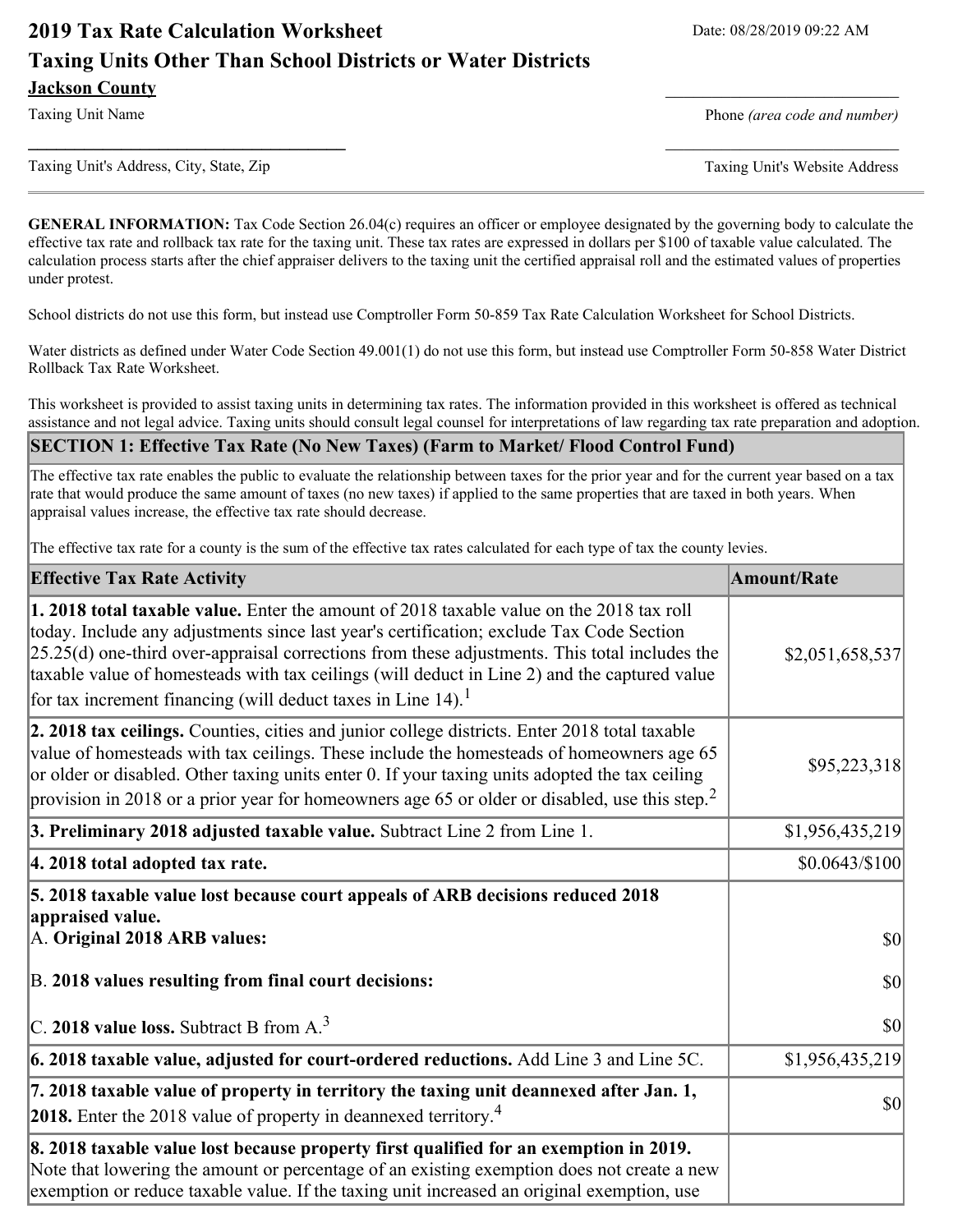| the difference between the original exempted amount and the increased exempted amount.<br>Do not include value lost due to freeport or goods-in-transit exemptions.                                                                                                                                                                                                                                                        |                 |
|----------------------------------------------------------------------------------------------------------------------------------------------------------------------------------------------------------------------------------------------------------------------------------------------------------------------------------------------------------------------------------------------------------------------------|-----------------|
| A. Absolute exemptions. Use 2018 market value:                                                                                                                                                                                                                                                                                                                                                                             | \$189,970       |
| B. Partial exemptions. 2019 exemption amount or 2019 percentage exemption times 2018<br>value:                                                                                                                                                                                                                                                                                                                             | \$1,218,846     |
| C. Value loss. Add A and $B^5$ .                                                                                                                                                                                                                                                                                                                                                                                           | \$1,408,816     |
| 9. 2018 taxable value lost because property first qualified for agricultural appraisal (1-<br>d or 1-d-1), timber appraisal, recreational/scenic appraisal or public access airport<br>special appraisal in 2019. Use only properties that qualified in 2019 for the first time; do<br>not use properties that qualified in 2018.                                                                                          |                 |
| A. 2018 market value:                                                                                                                                                                                                                                                                                                                                                                                                      | 30              |
| B. 2019 productivity or special appraised value:                                                                                                                                                                                                                                                                                                                                                                           | \$0             |
| C. Value loss. Subtract B from $A6$                                                                                                                                                                                                                                                                                                                                                                                        | $ 10\rangle$    |
| 10. Total adjustments for lost value. Add lines 7, 8C and 9C.                                                                                                                                                                                                                                                                                                                                                              | \$1,408,816     |
| 11. 2018 adjusted taxable value. Subtract Line 10 from Line 6.                                                                                                                                                                                                                                                                                                                                                             | \$1,955,026,403 |
| 12. Adjusted 2018 taxes. Multiply Line 4 by Line 11 and divide by \$100.                                                                                                                                                                                                                                                                                                                                                   | \$1,257,081     |
| 13. Taxes refunded for tax years preceding tax year 2018. Enter the amount of taxes<br>refunded by the taxing unit for tax years preceding tax year 2018. Types of refunds include<br>court decisions, Tax Code Section 25.25(b) and (c) corrections and Tax Code Section 31.11<br>payment errors. Do not include refunds for tax year 2018. This line applies only to tax years<br>preceding tax year $2018$ <sup>7</sup> | \$636           |
| 14. Taxes in tax increment financing (TIF) for tax year 2018. Enter the amount of taxes<br>paid into the tax increment fund for a reinvestment zone as agreed by the taxing unit. If the<br>taxing unit has no 2019 captured appraised value in Line 16D, enter $08$                                                                                                                                                       | $\vert$ \$0     |
| 15. Adjusted 2018 taxes with refunds and TIF adjustment. Add Lines 12 and 13, subtract<br>Line $149$                                                                                                                                                                                                                                                                                                                       | \$1,257,717     |
| 16. Total 2019 taxable value on the 2019 certified appraisal roll today. This value<br>includes only certified values and includes the total taxable value of homesteads with tax<br>ceilings (will deduct in Line 18). These homesteads include homeowners age 65 or older or<br>disabled. <sup>10</sup>                                                                                                                  |                 |
| A. Certified values:                                                                                                                                                                                                                                                                                                                                                                                                       | \$2,208,409,661 |
| B. Counties: Include railroad rolling stock values certified by the Comptroller's office:                                                                                                                                                                                                                                                                                                                                  | \$8,357,635     |
| C. Pollution control and energy storage system exemption: Deduct the value of property<br>exempted for the current tax year for the first time as pollution control or energy storage<br>system property:                                                                                                                                                                                                                  | \$0             |
| D. Tax increment financing: Deduct the 2019 captured appraised value of property taxable<br>by a taxing unit in a tax increment financing zone for which the 2019 taxes will be deposited<br>into the tax increment fund. Do not include any new property value that will be included in                                                                                                                                   | \$0             |
| Line 21 below. $11$                                                                                                                                                                                                                                                                                                                                                                                                        | \$2,216,767,296 |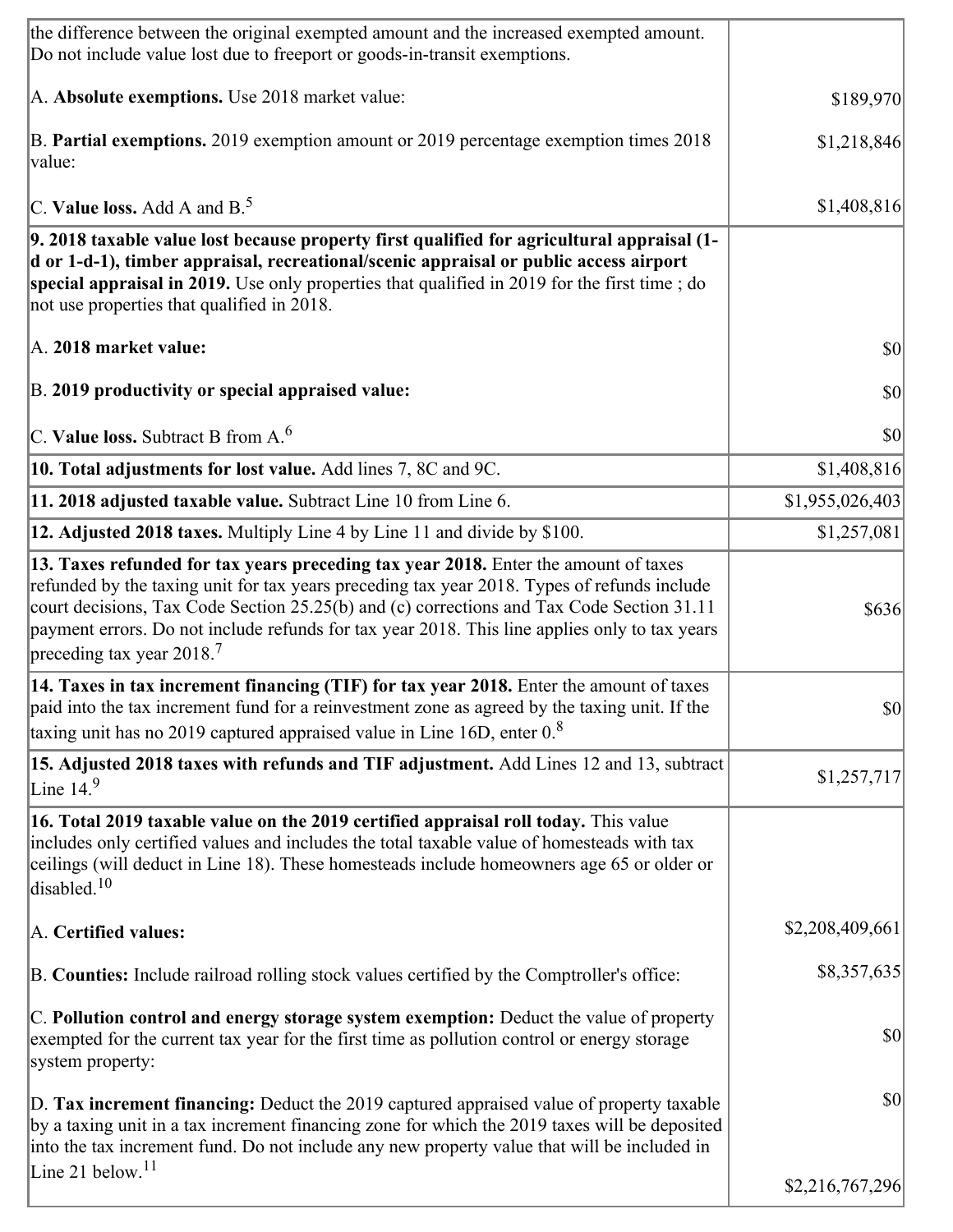| <b>E. Total 2019 value.</b> Add A and B, then subtract C and D.                                                                                                                                                                                                                                                                                                                                                                                                                                                                                                                                                                                                    |                                     |
|--------------------------------------------------------------------------------------------------------------------------------------------------------------------------------------------------------------------------------------------------------------------------------------------------------------------------------------------------------------------------------------------------------------------------------------------------------------------------------------------------------------------------------------------------------------------------------------------------------------------------------------------------------------------|-------------------------------------|
| $ 17$ . Total value of properties under protest or not included on certified appraisal roll. <sup>12</sup>                                                                                                                                                                                                                                                                                                                                                                                                                                                                                                                                                         |                                     |
| A. 2019 taxable value of properties under protest. The chief appraiser certifies a list of<br>properties still under ARB protest. The list shows the appraisal district's value and the<br>taxpayer's claimed value, if any, or an estimate of the value if the taxpayer wins. For each of<br>the properties under protest, use the lowest of these values. Enter the total value. <sup>13</sup>                                                                                                                                                                                                                                                                   | \$0                                 |
| B. 2019 value of properties not under protest or included on certified appraisal roll.<br>The chief appraiser gives taxing units a list of those taxable properties that the chief<br>appraiser knows about, but are not included in the appraisal roll certification. These<br>properties also are not on the list of properties that are still under protest. On this list of<br>properties, the chief appraiser includes the market value, appraised value and exemptions for<br>the preceding year and a reasonable estimate of the market value, appraised value and<br>exemptions for the current year. Use the lower market, appraised or taxable value (as | $\vert \mathbf{S} \mathbf{0} \vert$ |
| appropriate). Enter the total value. <sup>14</sup>                                                                                                                                                                                                                                                                                                                                                                                                                                                                                                                                                                                                                 | \$0                                 |
| C. Total value under protest or not certified: Add A and B.                                                                                                                                                                                                                                                                                                                                                                                                                                                                                                                                                                                                        |                                     |
| 18. 2019 tax ceilings. Counties, cities and junior colleges enter 2019 total taxable value of<br>homesteads with tax ceilings. These include the homesteads of homeowners age 65 or older<br>or disabled. Other taxing units enter 0. If your taxing units adopted the tax ceiling provision<br>$\vert$ in 2018 or a prior year for homeowners age 65 or older or disabled, use this step. <sup>15</sup>                                                                                                                                                                                                                                                           | \$103,555,802                       |
| 19. 2019 total taxable value. Add Lines 16E and 17C. Subtract Line 18.                                                                                                                                                                                                                                                                                                                                                                                                                                                                                                                                                                                             | \$2,113,211,494                     |
| 20. Total 2019 taxable value of properties in territory annexed after Jan. 1, 2018.<br>Include both real and personal property. Enter the 2019 value of property in territory<br>$\alpha$ annexed. <sup>16</sup>                                                                                                                                                                                                                                                                                                                                                                                                                                                   | \$0                                 |
| 21. Total 2019 taxable value of new improvements and new personal property located<br>in new improvements. New means the item was not on the appraisal roll in 2018. An<br>improvement is a building, structure, fixture or fence erected on or affixed to land. New<br>additions to existing improvements may be included if the appraised value can be<br>determined. New personal property in a new improvement must have been brought into the<br>taxing unit after Jan. 1, 2018, and be located in a new improvement. New improvements do<br>include property on which a tax abatement agreement has expired for $2019$ . <sup>17</sup>                       | \$16,330,688                        |
| 22. Total adjustments to the 2019 taxable value. Add Lines 20 and 21.                                                                                                                                                                                                                                                                                                                                                                                                                                                                                                                                                                                              | \$16,330,688                        |
| 23. 2019 adjusted taxable value. Subtract Line 22 from Line 19.                                                                                                                                                                                                                                                                                                                                                                                                                                                                                                                                                                                                    | \$2,096,880,806                     |
| 24. 2019 effective tax rate. Divide Line 15 by Line 23 and multiply by $$100.18$                                                                                                                                                                                                                                                                                                                                                                                                                                                                                                                                                                                   | \$0.0599/\$100                      |
| 25. COUNTIES ONLY. Add together the effective tax rates for each type of tax the county<br>levies. The total is the 2019 county effective tax rate. <sup>19</sup>                                                                                                                                                                                                                                                                                                                                                                                                                                                                                                  | $$0.4164/\$100$                     |
|                                                                                                                                                                                                                                                                                                                                                                                                                                                                                                                                                                                                                                                                    |                                     |

- <sup>2</sup>Tex. Tax Code Section 26.012(14)<br><sup>3</sup>Tex. Tax Code Section 26.012(13)
- <sup>1</sup>Tex. Tax Code Section 26.012(14) <sup>9</sup>Tex. Tax Code Section 26.012(13) <sup>9</sup>Tex. Tax Code Section 26.012
	-
- <sup>3</sup>Tex. Tax Code Section 26.012(13) <sup>11</sup>Tex. Tax Code Section 26.03(c) <sup>4</sup>Tex. Tax Code Section 26.01(c)
- <sup>4</sup>Tex. Tax Code Section 26.012(15) <sup>12</sup>Tex. Tax Code Section 26.01(c) and (d)<br><sup>5</sup>Tex. Tax Code Section 26.012(15) <sup>13</sup>Tex. Tax Code Section 26.01(c) <sup>13</sup>Tex. Tax Code Section 26.01(c) <sup>14</sup>Tex. Tax Code Section 26.01(d)
	-
- <sup>6</sup>Tex. Tax Code Section 26.012(15)<br><sup>7</sup>Tex. Tax Code Section 26.012(13)
- -
- 
- <sup>7</sup>Tex. Tax Code Section 26.012(13) <sup>15</sup>Tex. Tax Code Section 26.012(6)<br><sup>8</sup>Tex. Tax Code Section 26.03(c) <sup>16</sup>Tex. Tax Code Section 26.012(17)  $16$ Tex. Tax Code Section 26.012(17)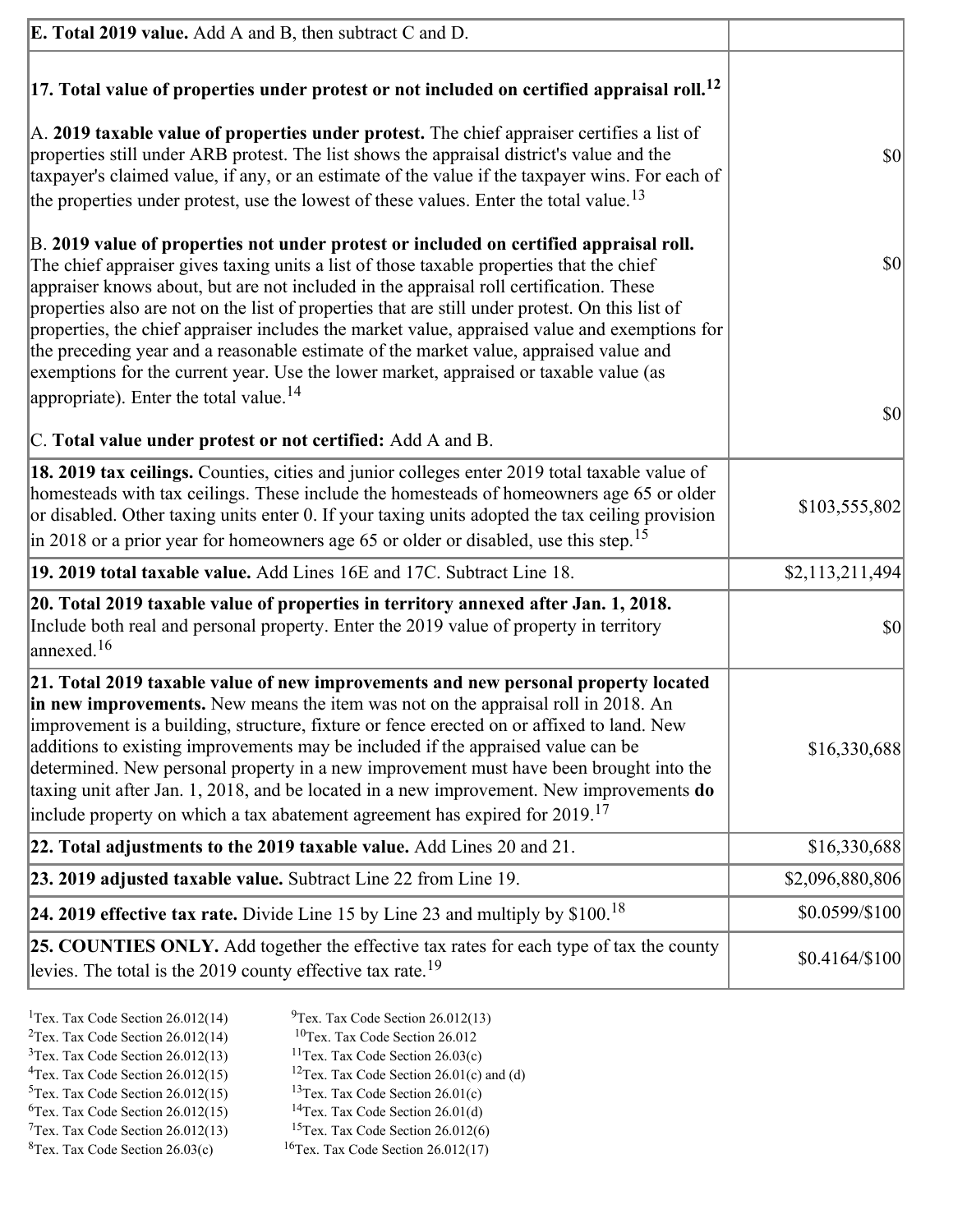# **SECTION 2: Rollback Tax Rate (Farm to Market/Flood Control Fund)**

The rollback tax rate is split into two separate rates:

- 1. **Maintenance and Operations (M&O):** The M&O portion is the tax rate that is needed to raise the same amount of taxes that the taxing unit levied in the prior year plus eight percent. This rate accounts for such things as salaries, utilities and day-to-day operations.
- 2. **Debt:** The debt tax rate includes the debt service necessary to pay the taxing unit's debt payments in the coming year. This rate accounts for principal and interest on bonds and other debt secured by property tax revenue.

The rollback tax rate for a county is the sum of the rollback tax rates calculated for each type of tax the county levies. In most cases the rollback tax rate exceeds the effective tax rate, but occasionally decreases in a taxing unit's debt service will cause the effective tax rate to be higher than the rollback tax rate.

| <b>Rollback Tax Rate Activity</b>                                                                                                                                                                                                                                                                                                                                                                                                                                                                                                                                                                                                                                       | <b>Amount/Rate</b> |
|-------------------------------------------------------------------------------------------------------------------------------------------------------------------------------------------------------------------------------------------------------------------------------------------------------------------------------------------------------------------------------------------------------------------------------------------------------------------------------------------------------------------------------------------------------------------------------------------------------------------------------------------------------------------------|--------------------|
| 26. 2018 maintenance and operations ( $M&O$ ) tax rate.                                                                                                                                                                                                                                                                                                                                                                                                                                                                                                                                                                                                                 | \$0.0643/\$100]    |
| 27. 2018 adjusted taxable value. Enter the amount from Line 11.                                                                                                                                                                                                                                                                                                                                                                                                                                                                                                                                                                                                         | \$1,955,026,403    |
| 28. 2018 M&O taxes.                                                                                                                                                                                                                                                                                                                                                                                                                                                                                                                                                                                                                                                     |                    |
| A. Multiply Line 26 by Line 27 and divide by \$100.                                                                                                                                                                                                                                                                                                                                                                                                                                                                                                                                                                                                                     | \$1,257,081        |
| B. Cities, counties and hospital districts with additional sales tax: Amount of additional<br>sales tax collected and spent on M&O expenses in 2018. Enter amount from full year's sales<br>tax revenue spent for M&O in 2018 fiscal year, if any. Other taxing units enter 0. Counties<br>exclude any amount that was spent for economic development grants from the amount of<br>sales tax spent.                                                                                                                                                                                                                                                                     | $ 10\rangle$       |
| C. Counties: Enter the amount for the state criminal justice mandate. If second or later year,<br>the amount is for increased cost above last year's amount. Other taxing units enter 0.                                                                                                                                                                                                                                                                                                                                                                                                                                                                                | $ 10\rangle$       |
| D. Transferring function: If discontinuing all of a department, function or activity and<br>transferring it to another taxing unit by written contract, enter the amount spent by the taxing<br>unit discontinuing the function in the 12 months preceding the month of this calculation. If<br>the taxing unit did not operate this function for this 12-month period, use the amount spent<br>in the last full fiscal year in which the taxing unit operated the function. The taxing unit<br>discontinuing the function will subtract this amount in H below. The taxing unit receiving<br>the function will add this amount in H below. Other taxing units enter 0. | $ 10\rangle$       |
| E. Taxes refunded for years preceding tax year 2018: Enter the amount of M&O taxes<br>refunded in the preceding year for taxes before that year. Types of refunds include court<br>decisions, Tax Code Section 25.25(b) and (c) corrections and Tax Code Section 31.11<br>payment errors. Do not include refunds for tax year 2018. This line applies only to tax years<br>preceding tax year 2018.                                                                                                                                                                                                                                                                     | \$636              |
| <b>F. Enhanced indigent health care expenditures:</b> Enter the increased amount for the<br>current year's enhanced indigent health care expenditures above the preceding tax year's<br>enhanced indigent health care expenditures, less any state assistance.                                                                                                                                                                                                                                                                                                                                                                                                          | $ 10\rangle$       |
| G. Taxes in TIF: Enter the amount of taxes paid into the tax increment fund for a<br>reinvestment zone as agreed by the taxing taxing unit. If the taxing unit has no 2019<br>captured appraised value in Line 16D, enter 0.                                                                                                                                                                                                                                                                                                                                                                                                                                            | $ 10\rangle$       |
| <b>H. Adjusted M&amp;O Taxes.</b> Add A, B, C, E and F. For taxing unit with D, subtract if<br>discontinuing function and add if receiving function. Subtract G.                                                                                                                                                                                                                                                                                                                                                                                                                                                                                                        | \$1,257,717        |
| 29. 2019 adjusted taxable value. Enter Line 23 from the Effective Tax Rate Worksheet.                                                                                                                                                                                                                                                                                                                                                                                                                                                                                                                                                                                   | \$2,096,880,806    |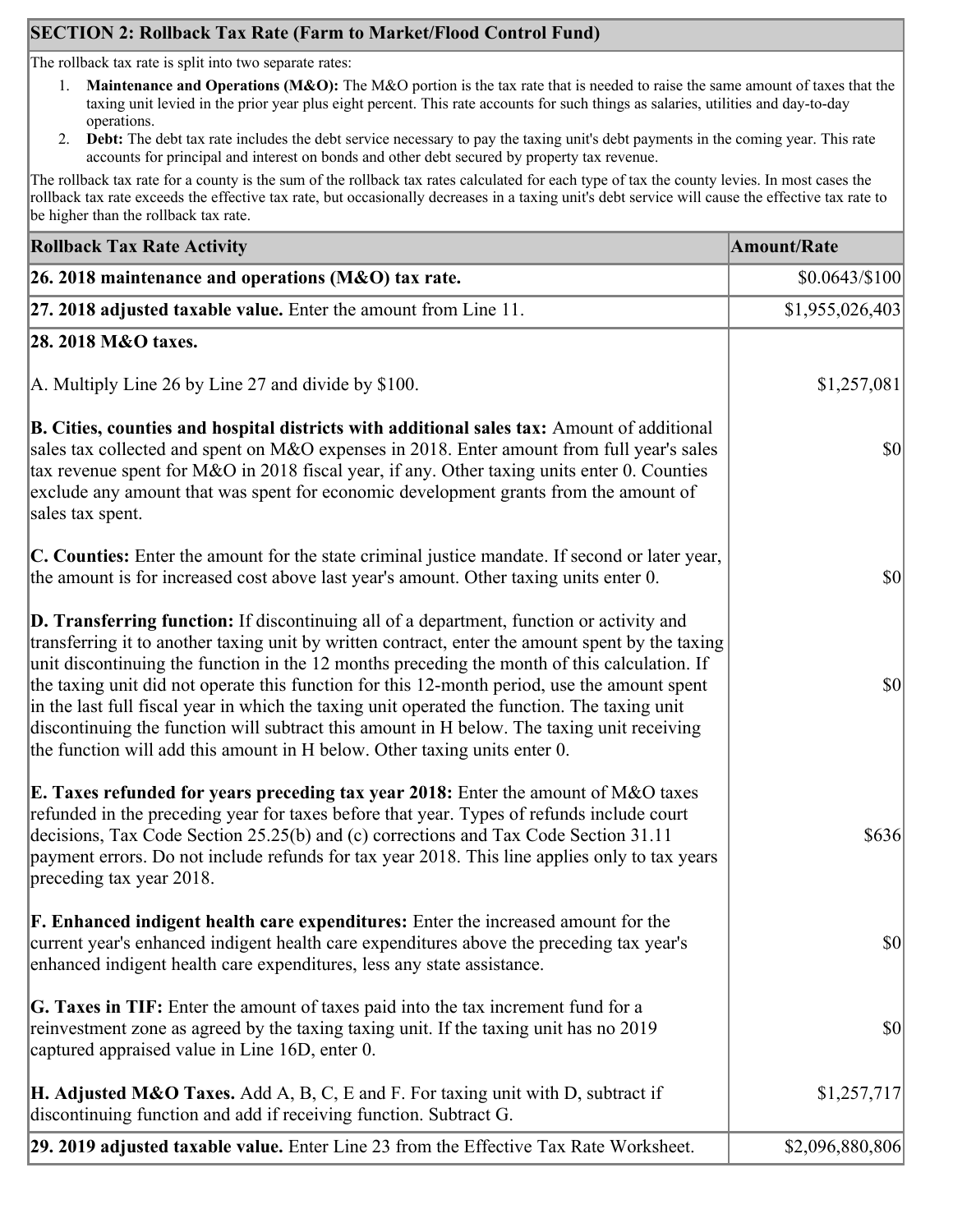| 30. 2019 effective maintenance and operations rate. Divide Line 28H by Line 29 and<br>multiply by \$100.                                                                                                                                                                                                                                                                                      | $$0.0599/\$100$      |
|-----------------------------------------------------------------------------------------------------------------------------------------------------------------------------------------------------------------------------------------------------------------------------------------------------------------------------------------------------------------------------------------------|----------------------|
| $31.2019$ rollback maintenance and operation rate. Multiply Line 30 by 1.08.                                                                                                                                                                                                                                                                                                                  | $$0.0646/\$100$      |
| 32. Total 2019 debt to be paid with property taxes and additional sales tax revenue.<br>Debt means the interest and principal that will be paid on debts that:<br>$(1)$ are paid by property taxes,<br>$(2)$ are secured by property taxes,<br>$(3)$ are scheduled for payment over a period longer than one year and<br>$(4)$ are not classified in the taxing unit's budget as M&O expenses |                      |
| A. Debt also includes contractual payments to other taxing units that have incurred debts on<br>behalf of this taxing unit, if those debts meet the four conditions above. Include only<br>amounts that will be paid from property tax revenue. Do not include appraisal district budget<br>payments. Enter debt amount.                                                                      | $ 10\rangle$         |
| B. Subtract unencumbered fund amount used to reduce total debt.                                                                                                                                                                                                                                                                                                                               | $ 10\rangle$         |
| C. Subtract <b>amount paid</b> from other resources.                                                                                                                                                                                                                                                                                                                                          |                      |
| D. Adjusted debt. Subtract B and C from A.                                                                                                                                                                                                                                                                                                                                                    | $ 10\rangle$         |
|                                                                                                                                                                                                                                                                                                                                                                                               | $ 10\rangle$         |
| 33. Certified 2018 excess debt collections. Enter the amount certified by the collector.                                                                                                                                                                                                                                                                                                      | $ 10\rangle$         |
| 34. Adjusted 2019 debt. Subtract Line 33 from Line 32D.                                                                                                                                                                                                                                                                                                                                       | \$0                  |
| 35. Certified 2019 anticipated collection rate. Enter the rate certified by the collector. If<br>the rate is 100 percent or greater, enter 100 percent.                                                                                                                                                                                                                                       | 100.00%              |
| 36. 2019 debt adjusted for collections. Divide Line 34 by Line 35                                                                                                                                                                                                                                                                                                                             | $ 10\rangle$         |
| 37. 2019 total taxable value. Enter the amount on Line 19.                                                                                                                                                                                                                                                                                                                                    | \$2,113,211,494      |
| <b>38. 2019 debt tax rate.</b> Divide Line 36 by Line 37 and multiply by \$100.                                                                                                                                                                                                                                                                                                               | $$0.0000 \times 100$ |
| 39. 2019 rollback tax rate. Add Lines 31 and 38.                                                                                                                                                                                                                                                                                                                                              | $$0.0646/\$100$      |
| 40. COUNTIES ONLY. Add together the rollback tax rates for each type of tax the county<br>levies. The total is the 2019 county rollback tax rate.                                                                                                                                                                                                                                             | $$0.5217/\$100$      |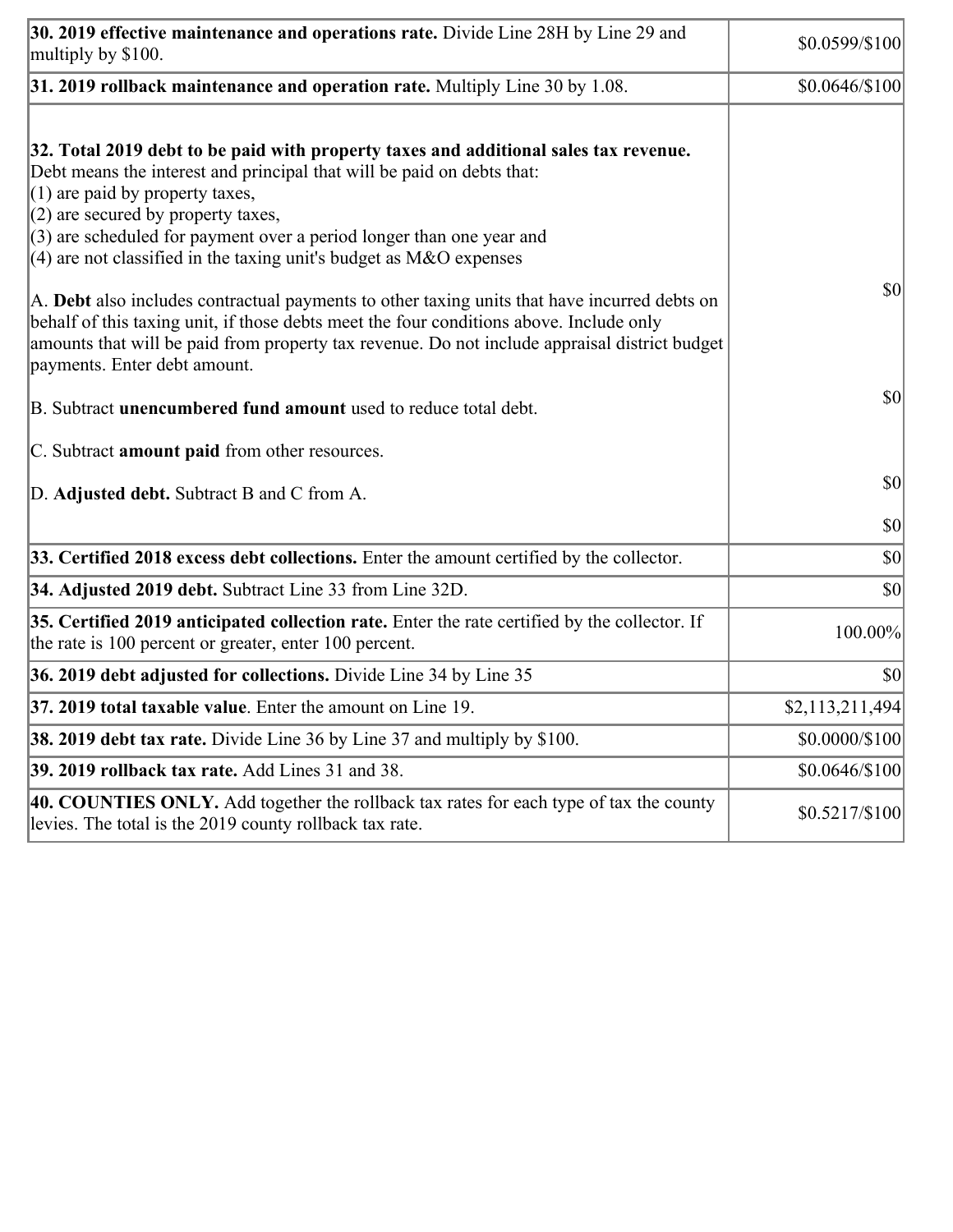## **SECTION 3: Additional Sales Tax to Reduce Property Taxes**

Cities, counties and hospital districts may levy a sales tax specifically to reduce property taxes. Local voters by election must approve imposing orabolishing the additional sales tax. If approved, the taxing unit must reduce its effective and rollback tax rates to offset the expected sales tax revenue.

This section should only be completed by a county, city or hospital district that is required to adjust its effective tax rate and/or rollback tax rate because it adopted the additional sales tax.

| <b>Activity</b>                                                                                                                                                                                                                                                                                                                                                                                                                | <b>Amount/Rate</b> |
|--------------------------------------------------------------------------------------------------------------------------------------------------------------------------------------------------------------------------------------------------------------------------------------------------------------------------------------------------------------------------------------------------------------------------------|--------------------|
| 41. Taxable Sales. For taxing units that adopted the sales tax in November 2018 or May<br>2019, enter the Comptroller's estimate of taxable sales for the previous four quarters. $20$<br>Estimates of taxable sales may be obtained through the Comptroller's Allocation Historical<br><b>Summary</b> webpage. Taxing units that adopted the sales tax before November 2018, skip this<br>line.                               | \$0                |
| 42. Estimated sales tax revenue. Counties exclude any amount that is or will be spent for<br>economic development grants from the amount of estimated sales tax revenue. <sup>21</sup> Taxing<br>units that adopted the sales tax in November 2018 or in May 2019.<br>Multiply the amount on Line 41 by the sales tax rate (.01, .005 or .0025, as applicable) and<br>multiply the result by .95. <sup>22</sup><br>$ -$ or $-$ | \$1,609,707        |
| Taxing units that adopted the sales tax before November 2018.<br>Enter the sales tax revenue for the previous four quarters. Do not multiply by .95.                                                                                                                                                                                                                                                                           |                    |
| 43. 2019 total taxable value. Enter the amount from Line 37 of the Rollback Tax Rate<br>Worksheet.                                                                                                                                                                                                                                                                                                                             | \$2,118,673,422    |
| 44. Sales tax adjustment rate. Divide Line 42 by Line 43 and multiply by $$100$ .                                                                                                                                                                                                                                                                                                                                              | \$0.0760/\$100     |
| 45. 2019 effective tax rate, unadjusted for sales tax. <sup>23</sup> Enter the rate from Line 24 or 25,<br>as applicable, on the Effective Tax Rate Worksheet.                                                                                                                                                                                                                                                                 | $$0.4164/\$100$    |
| 46. 2019 effective tax rate, adjusted for sales tax. Taxing units that adopted the sales tax in<br>November 2018 or in May 2019. Subtract Line 44 from Line 45. Skip to Line 47 if you<br>adopted the additional sales tax before November 2018.                                                                                                                                                                               | $$0.4164/\$100$    |
| 47. 2019 rollback tax rate, unadjusted for sales tax. <sup>24</sup> Enter the rate from Line 39 or 40,<br>as applicable, of the Rollback Tax Rate Worksheet.                                                                                                                                                                                                                                                                   | \$0.5217/\$100     |
| 48. 2019 rollback tax rate, adjusted for sales tax. Subtract Line 44 from Line 47.                                                                                                                                                                                                                                                                                                                                             | \$0.4457/\$100     |

<sup>17</sup>Tex. Tax Code Section 26.012(17)

<sup>18</sup>Tex. Tax Code Section 26.04(c)

<sup>19</sup>Tex. Tax Code Section 26.04(d)

 ${}^{20}$ Tex. Tax Code Section 26.041(d)

<sup>21</sup>Tex. Tax Code Section  $26.041(i)$ 

 $22$ Tex. Tax Code Section 26.041(d)

 $23$ Tex. Tax Code Section 26.04(c) <sup>24</sup>Tex. Tax Code Section  $26.04(c)$